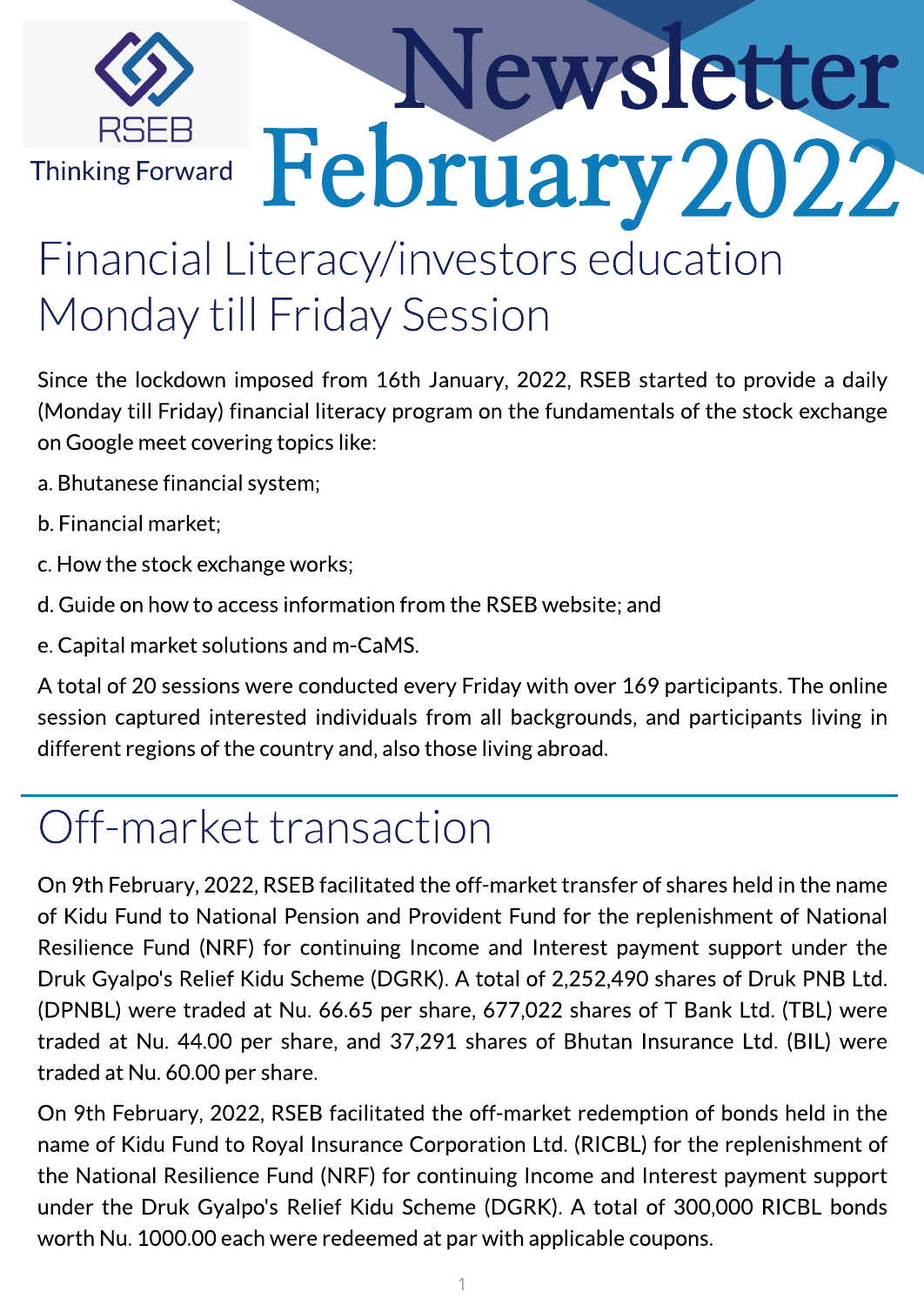### We wish your Majesty a very Happy Birthday

RSEB would like to join the nation in wishing our sincere felicitation and best wishes on the 42nd Birth Anniversary of His Majesty the Druk Gyalpo Jigme Khesar Namgyel Wangchuck. We offer our heartfelt prayers and long life of His Majesty and continued peace, prosperity and happiness in the Country.





## HIS MAJESTY THE DRUK GYALPO

RSEB offers our prayers for long life, happiness and good health of His Majesty King Jigme Khesar Namgyel Wangchuck.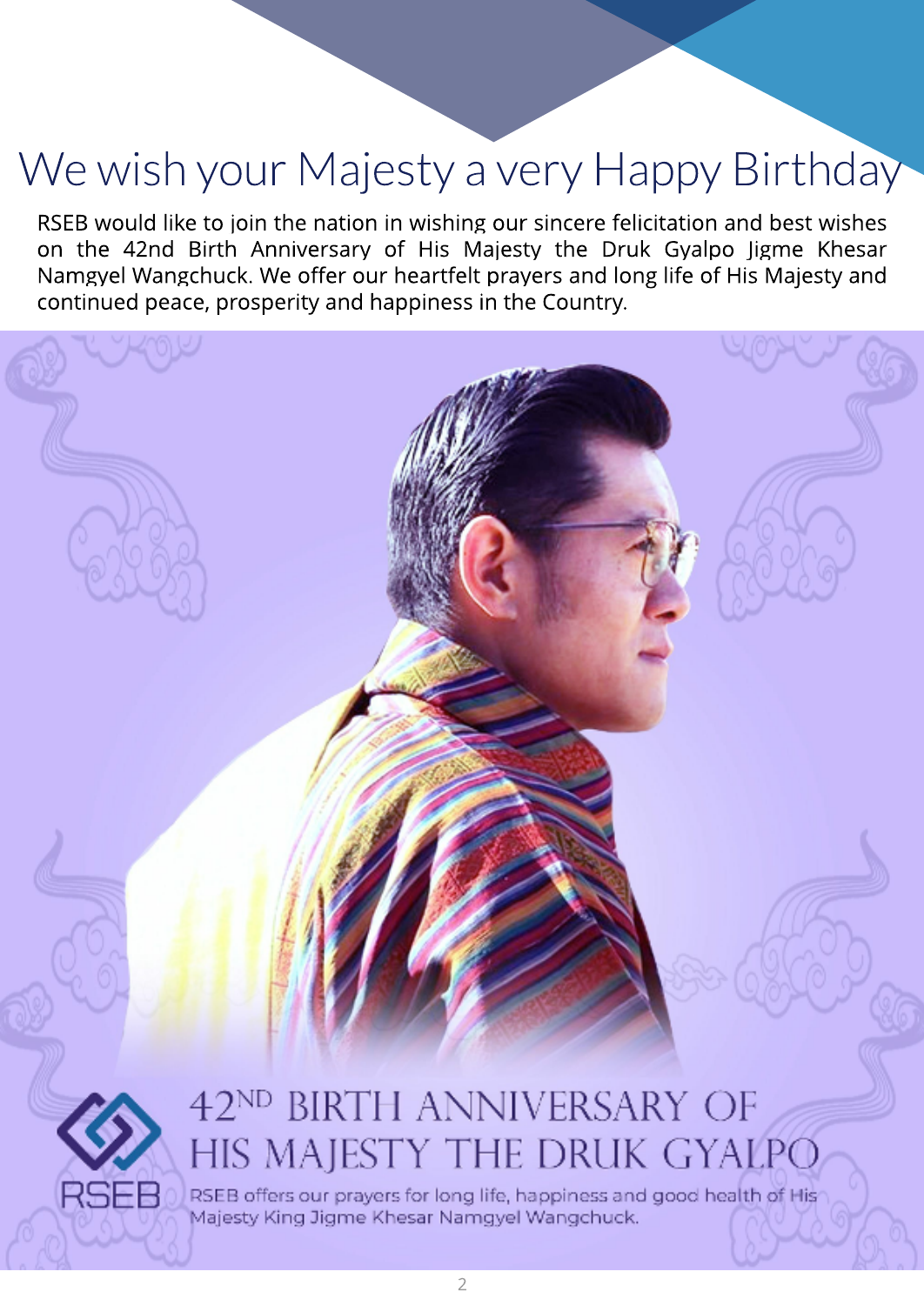### **Bhutan Ferro Alloys Limited**

Bhutan Ferro Alloys Ltd. (BFAL) held their 30th Annual General Meeting (AGM) on 24th February, 2022 at 2:00 PM in the Conference Room of Hotel Druk, Thimphu (BST). The following points were on the agenda for the shareholders' meeting:

a. To consider and adopt audited accounts pf the company for the year ended on 31st December, 2021 and the report of the Board of Directors and auditors thereon;

b. To consider declaration of dividend, if any;

c.To consider resignation/appointment of Directors;

d.To consider appointment of statutory auditors for the year 2022; and

e.To consider any other matters that may be brought up with the consent of the chairman.

Following the meeting, BFAL informs its shareholders that the company has decided to declare a 300 percent dividend, as approved by the shareholders at the 30th AGM. The record date is 7th March, 2022.

### Monthly market highlights by the numbers -February 2022

In the month of February, the top 5 traded companies are:

1. BNBL with a total trade volume of 56,950 shares. The highest price recorded was at Nu. 32 and the lowest price at Nu.29.62.

2. SVL with a total trade volume of 46,309 shares. The highest price recorded was at Nu. 23 and the lowest price at Nu.19.95.

3. RICBL with a total trade volume of 37,401 shares. The highest price recorded was at Nu. 73.5 and the lowest price at Nu.70.

4. DPNBL with a total trade volume of 31,191 shares. The highest price recorded was at Nu. 65 and the lowest price at Nu.63.

5. TBL with a total trade volume of 14,873 shares. The highest price recorded was at Nu. 45 and the lowest price at Nu.43.

During the month, a total of 215 investors traded a total of 242,249 shares of 16 companies worth Nu. 11,838,106.81.